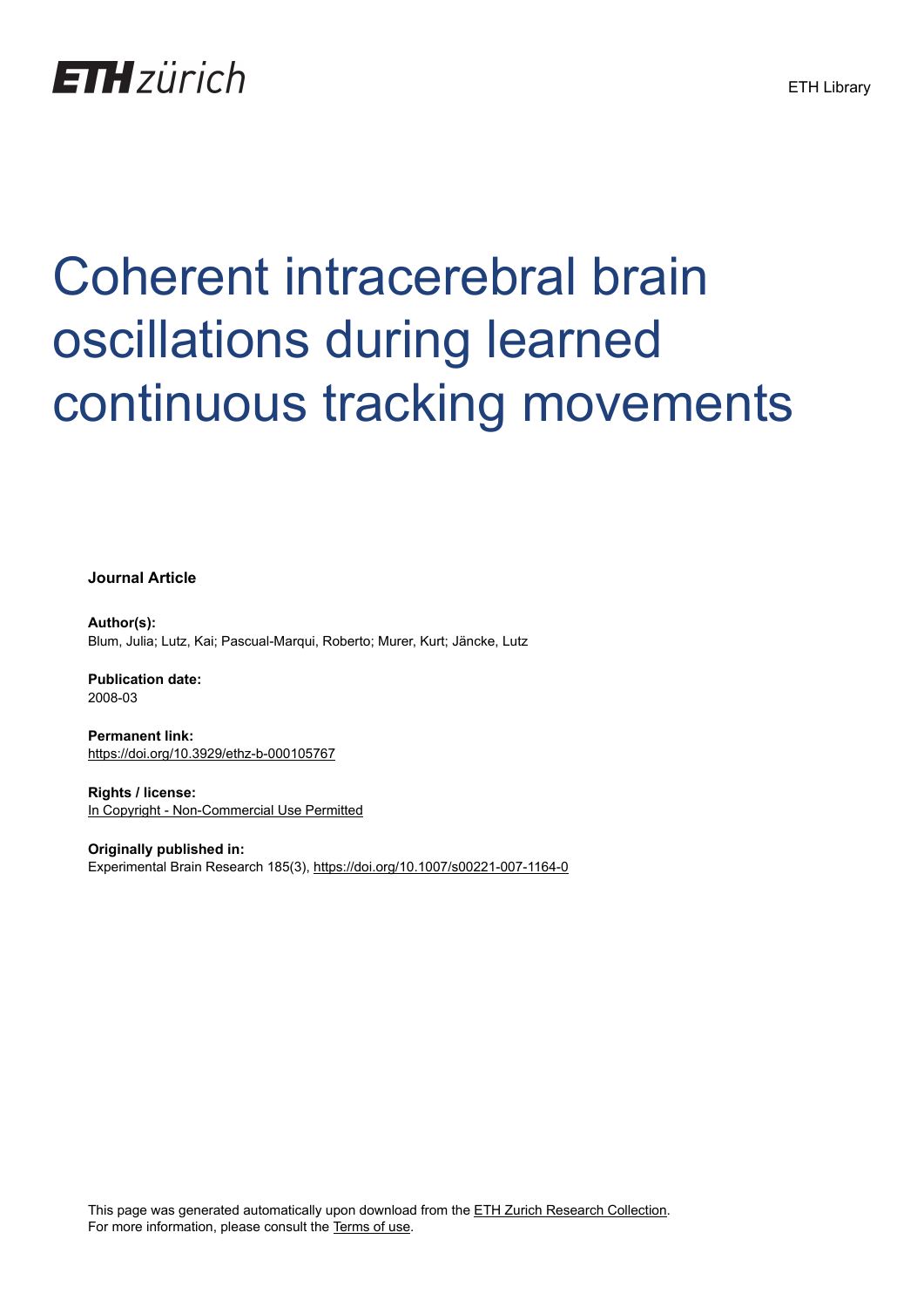RESEARCH ARTICLE

### **Coherent intracerebral brain oscillations during learned continuous tracking movements**

**Julia Blum · Kai Lutz · Roberto Pascual-Marqui · Kurt Murer · Lutz Jäncke** 

Received: 12 July 2007 / Accepted: 3 October 2007 / Published online: 23 October 2007 © Springer-Verlag 2007

**Abstract** The aim of the present study was to assess changes in electroencephalogram (EEG) phase locking between fronto-parietal areas, including the frontal and parietal motor areas, during audiomotor learning of continuous tracking movements. Subjects learned to turn a steering wheel according to a given trajectory in order to minimise the discrepancy between a changing foreground stimulus (controllable by the subjects) and a constant background stimulus. The results of the present study show that increasing practice of continuous tracking movements that are continuously performed in the presence of auditory feedback is not accompanied by decrease in phase locking between areas involved. Moreover, the study confirms that internally produced movements show enhanced coherent activities compared to externally guided movements and therefore suggests that the motor-parietal network is more engaged during internally produced than externally produced movements.

J. Blum (&) · K. Lutz · L. Jäncke Department of Neuropsychology, Institute for Psychology, University of Zurich, Binzmühlestrasse 14/25, 8050 Zurich, Switzerland e-mail: j.blum@psychologie.uzh.ch

R. Pascual-Marqui The KEY Institute for Brain-Mind Research, University Hospital of Psychiatry, Lenggstrasse 31, 8032 Zurich, Switzerland

#### K. Murer

Department of Biology, Institute of Human Movement Sciences and Sport, ETH Zurich, Leonhardstrasse 34, 8092 Zurich, Switzerland

#### **Introduction**

Purposeful skilled movements result from orchestrated interactions within a network of brain regions. Extensive transformation and integration processes are especially required for movements guided by external stimuli in order to coordinate current sensory stimuli with upcoming movement commands. To this end, brain regions are assumed to cooperate in a network-like fashion on the basis of synchronized task-specific electric brain activity. Such so-called functional coupling between different brain regions has been studied using coherence and phase locking analysis of EEG (Classen et al. [1998](#page-9-0); Gerloff et al. [1998;](#page-9-1) Manganotti et al. [1998](#page-9-2); Lehmann et al. [2006](#page-9-3)).

Practising a particular motor skill, which is necessary in order to reach an expert level of motor performance, has been proposed to be associated with changes in the strength and pattern of functional coupling (e.g., Serrien and Brown [2002,](#page-9-4) [2003](#page-9-5)). Results of a study by Andres et al. [\(1999\)](#page-9-6) investigating the learning of bimanual movements suggest that enhanced inter-hemispheric sensorimotor coupling was necessary in response to higher task demands in the early training phase of bimanual learning. After subjects reached a proficient level of task performance, inter- and intra-hemispheric coupling decreased again. In addition, Serrien and Brown demonstrated a general increase in coherence in the alpha and beta frequency bands at the beginning of learning a new bimanual task followed by a decrease as task performance improved (Serrien and Brown [2003](#page-9-5)). Hence, there is evidence that in an over-learned stage, execution of bimanual movements may become less dependent upon the functional coupling between sensorimotor regions. It seems likely that motor programs that are not dependent on sensory input are established during learning. And, it is plausible to assume that movement execution based on recall of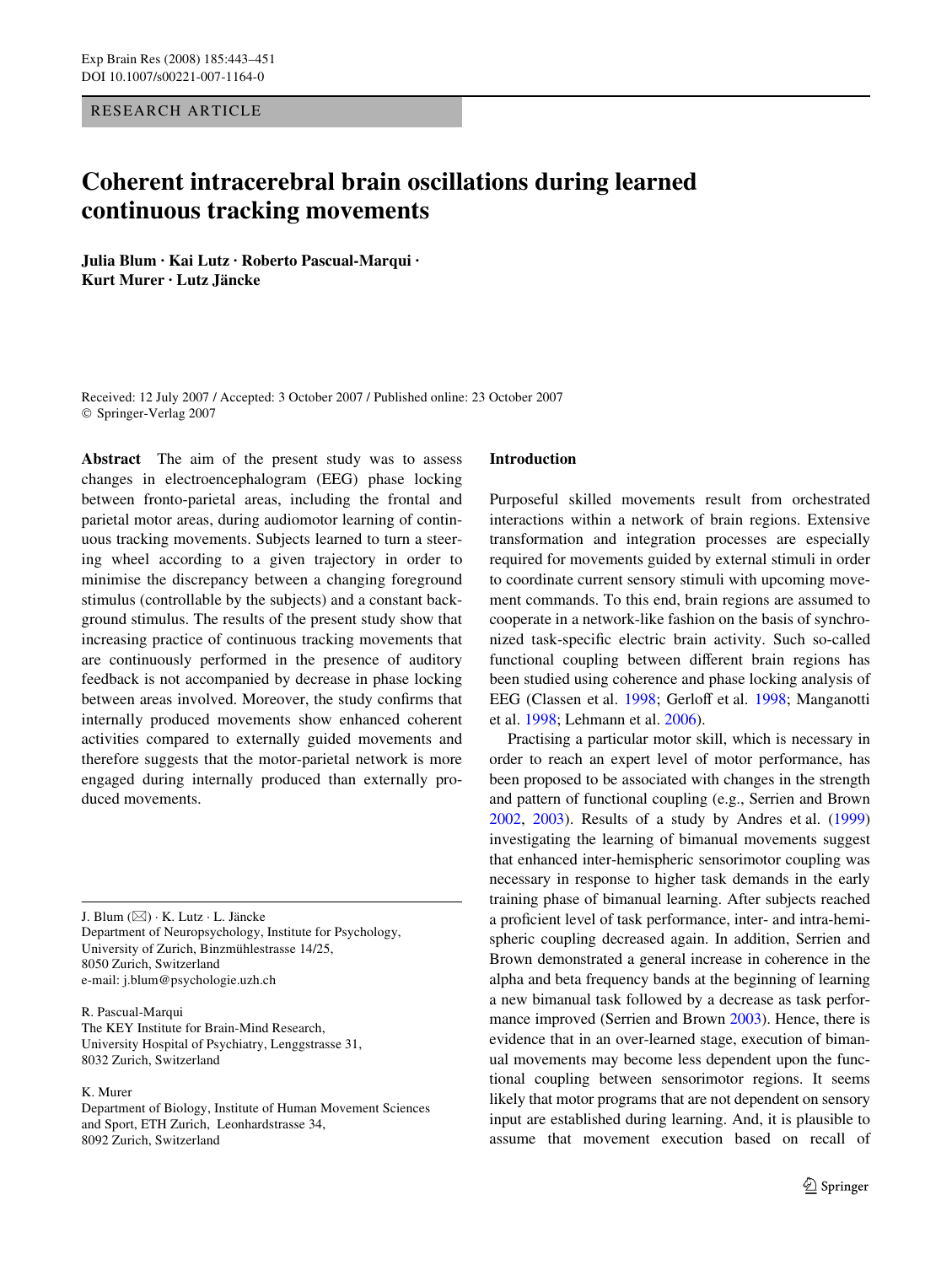established motor programs necessitates functional coupling between brain regions to a lesser degree. Whether this idea applies for movements guided by continuously available external information was addressed in a previous study of our group (Blum et al. [2007](#page-9-7)). In this previous study we employed a tracking task during which movements were guided by continuously available external information. Thus, motor control required ongoing processing and transformation of sensory information into motor commands, leading to ongoing distributed computations within the sensorimotor network. These results emphasized the importance of inter-hemispheric coupling between frontal and parietal regions during early learning of continuous auditory and visual tracking movements. During auditorily guided tracking, a learning-related increase was evident in interhemispheric phase locking between areas of audio-motor integration (inferior parietal lobule) and intra-hemispherically between motor and superior parietal area in the left hemisphere. During visually guided tracking, performance of the task correlated with intra-hemispheric phase locking between the motor and the superior parietal area bilaterally.

Since in that study subjects did not clearly reach a learning plateau, the question remains whether coupling in that fronto-parietal network decreases when the tracking movement is well learned, as has been previously suggested by studies using bimanual coordination learning tasks or learning tasks based on discrete uni- or bimanual movements (Andres et al. [1999](#page-9-6); Gerloff and Andres [2002;](#page-9-8) Serrien and Brown [2003;](#page-9-5) Serrien et al. [2004\)](#page-9-9). We hypothesize that interregional coupling (e.g., between brain areas associated with motor control) will not change with increasing practice of tracking movements. We therefore anticipate stable coherence measures because sensory motor interactions are necessary, even for the well-learned tracking movements. This finding would certainly be different to those of previous studies that have reported changes in coherence measures obtained for bimanual movements without continuous sensory tracking. In addition, trials with no sensory feedback were embedded as a control condition to examine whether differences in coherence indeed reflect integration of sensory information or, alternatively, reflect some other cortical processes involved in for example establishing an internal movement representation. These non-feedback trials are assumed to solely rely on internal movement representation. Therefore, we hypothesize that the performance of non-feedback trials shows reduced coherence compared with feedback trials.

In the present study, coupling will be primarily assessed by phase locking computations because learning-related changes in our previous study were only detectable when analyzing the phase locking measure (phase component only) but not the coherence measure (amplitude and phase component respected in the interrelation between two signals).

#### **Materials and methods**

#### Subjects

Sixteen (9 men and 7 women) healthy right-handed volunteers took part in the experiment. Their mean age was  $28.3 \pm 5.0$  (SD) years. To measure health a questionnaire regarding neurological health, drug use, hearing and visual deficits was used. Handedness was assessed with the Annett-Handedness-Questionnaire (Annett [1970,](#page-9-10) [1992](#page-9-11)). The local ethics committee approved the study and all subjects gave written informed consent.

#### Experimental design

In a compensatory motor tracking paradigm, subjects learned to turn a steering wheel according to a given trajectory in order to minimize the discrepancy between a changing foreground stimulus (controllable by the subject) and a constant background stimulus. We attached the steering wheel to a potentiometer in order to measure steering movements between  $-125^{\circ}$  to  $+125^{\circ}$ , with nine bit resolution (512 steps).

The changing foreground stimulus was a train of short sine tones which changed frequency in the range of 400–- 500 Hz in a predefined manner. The background stimulus was a constant sine tone of 2,875 Hz. The stimuli were controlled by commercial experimental software (Presentation, Version 9.81, Neurobehavioral systems, Albany, CA, USA) and presented via commercial headphones (Technics Stereo Headphones RP-F550). The stimulus was built up by 1,000 data points and the refresh rate was set at 60 Hz, resulting in a trial time of 16.67 s. The duration of each foreground stimulus tone was 8 ms, comprising 4 ms fade-in and 4 ms fade-out. The intensity of the tone was adjusted to individual preference. Turning the steering wheel to the left decreased the frequency of the foreground tones, whereas turning the steering wheel to the right increased it. When leaving the steering wheel at its position the foreground tone deviated from the constant background tone along a predefined trajectory (Fig. [1\)](#page-3-0). Subjects had to learn to turn the steering wheel so as to keep the pitch of the foreground stimulus and that of the background stimulus as similar as possible. A fixation cross was presented in the centre of a computer screen to avoid eye movements, which contaminate the EEG recording.

Frequencies of the foreground tone were parameterized according to a logarithmic frequency scale with 256 steps. The difference between the foreground stimulus and the background stimulus was continuously calculated by registering the position of the steering wheel at each of the 1,000 data points, forming the sequence of one movement. The difference between the position of the steering wheel and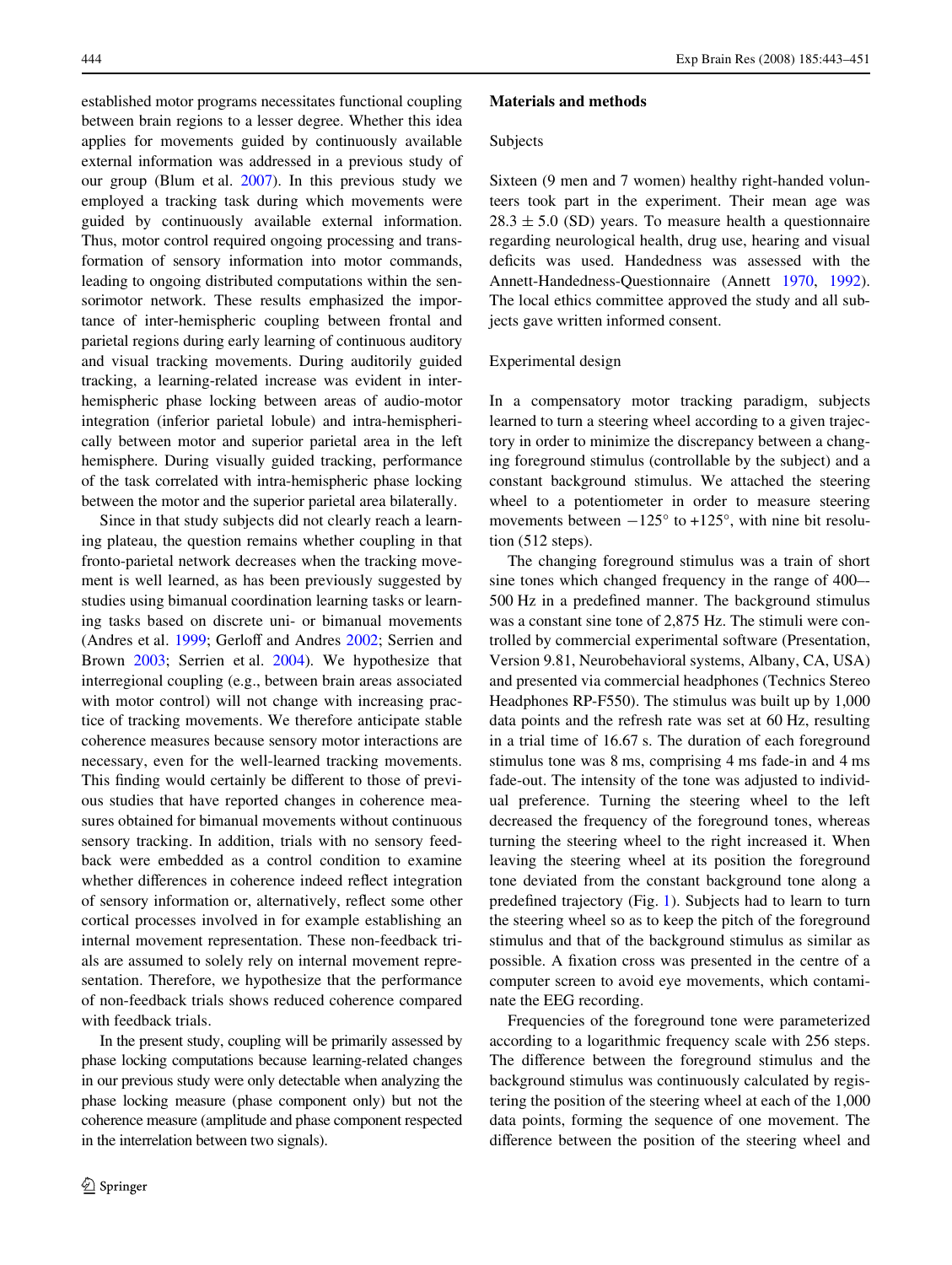

<span id="page-3-0"></span>Fig. 1 Movement trajectory. The figure shows the movement trajectory required by the change of the foreground stimulus

the required position given by the target track was taken as a measure of precision of the tracking performance. The subjects were informed about their performance directly after each trial by presenting the deviation from the target track (sum of data point differences between foreground and background stimulus). The single trials were initiated by the subjects themselves, pressing a start button on the steering wheel.

The experimental design consisted of four sessions on subsequent days. In session 1 (pre-training) and 4 (posttraining) EEG was recorded. In the first session subjects were given time to practice the handling of the steering wheel and to become familiar with the principle of the compensatory tracking task. After that, data collection began in a baseline condition (eyes open, eyes closed). The real pattern of the task was subsequently presented twice so that subjects could listen to the changing pattern and acquire a first impression of the required movement. Subjects then performed the task in five subsequent blocks, each of which consisted of seven feedback trials with three intermittent non-feedback trials. During the non-feedback trials only the background stimulus was presented and subjects had to execute the movement without auditory guidance. These trials were indicated by a different colour of the fixation cross. Between each of the blocks, 2 min of baseline condition was recorded (eyes open/eyes closed). Session 4 was similar to session 1 with the exception that the practice condition before data registration was redundant. Sessions 2 and 3 consisted of training sessions without EEG recordings. Subjects performed at least the five blocks of the task. After the two training sessions, subjects should have reached a consistent performance level.

#### Data acquisition

The EEG was recorded from 32 scalp electrodes using a Brain Vision amplifier system (BrainProducts, Germany). Silver-silver-chloride-electrodes were used in association with the "Easy Cap System" (FMS Falk Minow Services,

Herrsching-Breitbrunn, Germany) and were placed in the following positions Fp1/2, F3/4, F7/8, Fz, FCz, FT7/8, FC3/4, T7/8, C3/4, Cz, TP7/8, TP9/10, CP3/4, CPz, P7/8, P3/4, Pz, O1/2 and Oz. The electro-oculogram (EOG) was recorded from two additional bipolar electrodes placed below the outer canthi of each eye to record horizontal eye movements and above and below the centre of one eye to detect vertical eye movements. The BrainVision Recorder and Analyzer (BrainProducts, Germany) were used to record (electrode impedance  $\langle 5 \text{ k}\Omega, 0.5-70 \text{ Hz}, 500 \text{ sam}$ ples/s) and analyze the data.

EEG data were bandpass filtered from 1 to 50 Hz. In order to correct for eye artefacts (eye blinks, eye movements), an independent component analysis (ICA) algorithm provided in the BrainVision software was used. It has been shown that ICA can effectively detect, separate and remove activity in EEG records from a wide variety of artifactual sources (Jung et al. [1998](#page-9-12)). In addition, all recorded EEG-epochs were carefully and individually checked for artefacts by visual inspection. The artefact-free EEG material was segmented into the single movements. Each single subject provided 35 feedback trials and 15 non-feedback trials per EEG-session.

#### **Data analysis**

#### Behavioural data

The steering wheel position was compared with the required target position separately for each of the 1,000 data points, which together form the sequence of one movement, and the deviation for each movement was calculated (Matlab Version 6.5, The MathWorks, Inc., Natick, MA, USA). The mean absolute deviation from target track was used as a performance measure. Each subject provided 35 feedback trials and 15 non-feedback trials. Feedback trials and non-feedback trials were separately checked for outliers (performance  $> \pm 2SD$ ). These trials were excluded from further analysis for the cortical as well as the behavioural data. Behavioural data were then subjected to a regression analysis. Since subjects who still showed a significant regression after training (post-training condition) did not reach a learning plateau they were excluded from further analysis.

#### Cortical data

EEG-Data was segmented into epochs of 2 s duration. These 2-s epochs were then imported into the LORETA-KEY software [\(http://www.unizh.ch/keyinst/loreta\)](http://www.unizh.ch/keyinst/loreta). The LORETA method (Pascual-Marqui et al. [1994](#page-9-13)) computes cortical electric neuronal activity in the form of current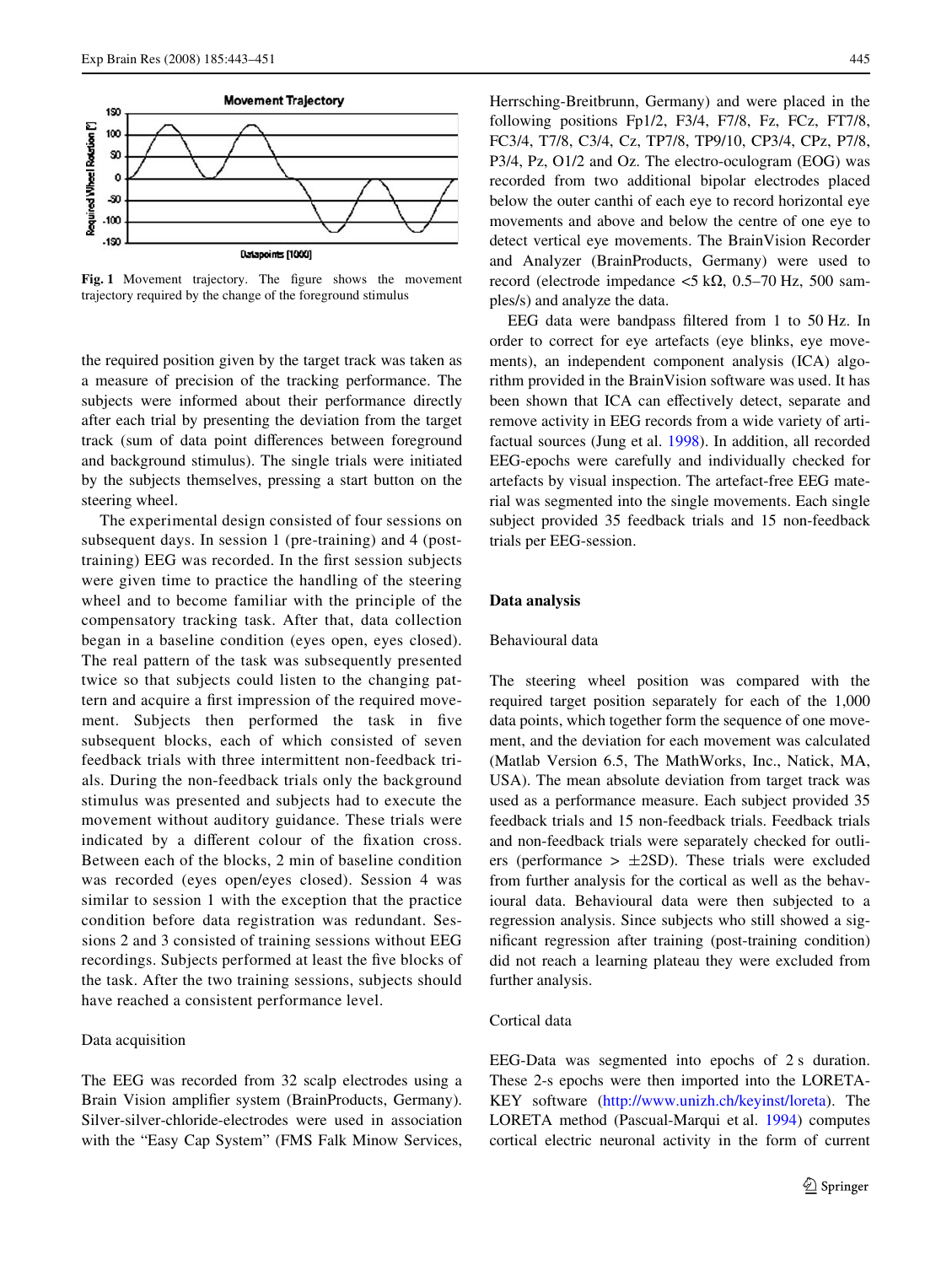density, which allows the estimation of intracerebral signals. These signals were then used to calculate the coherence and phase locking between three defined anatomical regions of interest (ROI) in each hemisphere: The first region covers the sensorimotor area, the second the superior and the third the inferior parietal region. The motor ROI was defined using MRIcro [\(http://www.mricro.com\)](http://www.mricro.com) based on anatomical landmarks, as defined in earlier studies (Roland and Zilles [1996](#page-9-14); Fink et al. [1997\)](#page-9-15). The superior and inferior parietal regions were defined using the list of Brodman area information for LORETA voxels provided by the LORETA-KEY software package. The superior parietal ROI included the voxels corresponding to Brodmann area (BA) 7 and the inferior parietal ROI included the voxels corresponding to BA 39 and BA 40. All ROIs were determined in the standardized MNI-space (Evans et al. [1993](#page-9-16)). In contrast to our previous study, in which the focus was placed on the alpha frequency band, the present study comprises the analysis of both the  $\alpha$ - and the  $\beta$ - frequency band. Previous studies examining interregional coherence show that the  $\alpha$ - and the  $\beta$ -frequency band are valuable in motor tasks. While the  $\alpha$ -frequency is discussed in terms of general task demands and somatosensory processing, the  $\beta$ -frequency seems particularly sensitive to motor aspects of the task (Andres et al. [1999](#page-9-6); Gerloff et al. [1998;](#page-9-1) Gerloff and Andres [2002](#page-9-8); Serrien and Brown [2002,](#page-9-4) [2003;](#page-9-5) Serrien et al. [2003](#page-9-17)). Therefore, according to the division by the LORETA software, phase locking was calculated in the different frequency bands  $\alpha$ 1: 8.5–10.0 Hz,  $\alpha$ 2: 10.5–12.0 Hz,  $\beta$ 1: 12.5–18.0 Hz,  $\beta$ 2: 18.5–21.0 Hz,  $\beta$ 3: 21.5–30.0 Hz.

To investigate changes related to a late learning phase, EEG-data of the pre-training and the post-training EEG session were compared. EGG data were analyzed by repeated measures ANOVAs with three factors: *Condition (feedback trials* vs*. non-feedback trials); Training (pre-training* vs. *post -training)*, and *Connection* with the following nine levels: inter-hemispheric: *motor-motor, BA7-BA7, BA39/ 40-BA39/40*; intra-hemispheric*: motor-BA7, motor-BA39/ 40, BA7-BA39/40*, each for the left and the right hemisphere. Additionally, EEG data of the pre-training condition were further analyzed to investigate the early learning effects. The first ten movements of the feedback condition were pooled (phase pre1) and compared with the pooled feedback trials 21–30 (phase pre2). Repeated measures ANOVAs with the following two factors: *Phase* (*pre1* vs. *pre2)* and *Connection* (with the same nine levels as above) were used.

Greenhouse-Geisser correction was applied to guard against effects of heteroscedasticity. The repeated measures ANOVAs were separately computed for the phase locking measure obtained for each frequency band. In case of significant main effects subsequent t-tests were conducted for each of the nine levels of the factor *Connection*, separately examining effects of factor *Condition* or *Training* (e.g., Motor-motor, pre-training vs. motor-motor, post-training in feedback trials).

#### **Results**

#### Behavioural data

Five of the 16 experimental subjects had to be excluded since they still showed a significant regression of performance in the post-training condition and were therefore not considered to have achieved sufficient proficiency. All other subjects showed a stable performance in the posttraining condition (linear regression  $p > 0.05$ ) and a significant learning effect from pre-training to post-training (two tailed paired sample *t* test  $p < 0.05$ ). The mean deviation in the pre-training condition over all valid subjects was 31.2° and in the post-training condition 12.3° for the feedback trials and 40.4° and 21.6° for the non-feedback trials respectively (see Figs. [2](#page-5-0), [3\)](#page-5-1). The mean deviation of feedback trials was significantly different from those of the non-feedback trials in both the pre-training and the post-training condition (two tailed paired sample t-test; pre-training  $p < 0.01$ ,  $t = -4.68$ ,  $df = 10$ ; post-training  $p < 0.01$   $t = -6.11$ ,  $df = 10$ ). However, the learning effect computed as the difference of the mean deviation between pre-training and post-training condition was equal for the feedback (18.9°) and the non-feedback condition (18.8°).

#### Cortical data

The analysis of the phase locking data revealed a significant main effect for the factor *Condition*, but only for the  $\beta$ 3 frequency band  $(F(1,10) = 6.2, p = 0.03, \text{ Eta}^2 = 0.38)$ . Significant interactions between the factors *Condition* and *Training* were found for the phase locking measures in  $\beta$ 1  $(F(1,10) = 5.5, p = 0.04, \text{ Eta}^2 = 0.35) \text{ and } \beta 3 \ (F(1,10) =$ 7.3,  $p = 0.02$ , Eta<sup>2</sup> = 0.42). Subsequent *t*-tests revealed that these effects occurred in the comparison of feedback trials with non-feedback trials in phase 2: In general, non-feedback trials showed higher phase locking measures than feedback trials after learning. In the  $\beta$ 1 frequency band the non-feedback trials showed significant higher phase locking between the inferior and superior parietal region bilaterally compared with those of the feedback trials (left:  $p = 0.02$ ,  $t = -2.84$ ,  $df = 10$ ; right:  $p = 0.04$ ,  $t = -2.35$ , *df* = 10). Furthermore, phase locking between the motor and the superior parietal region in the right hemisphere was higher in the  $\beta$ 1 range for non-feedback trials than for feedback trials once learning had taken place  $(p = 0.05,$  $t = -2.28$ ,  $df = 10$ ). Finally, non-feedback trials of phase 2 showed higher phase locking between the motor and the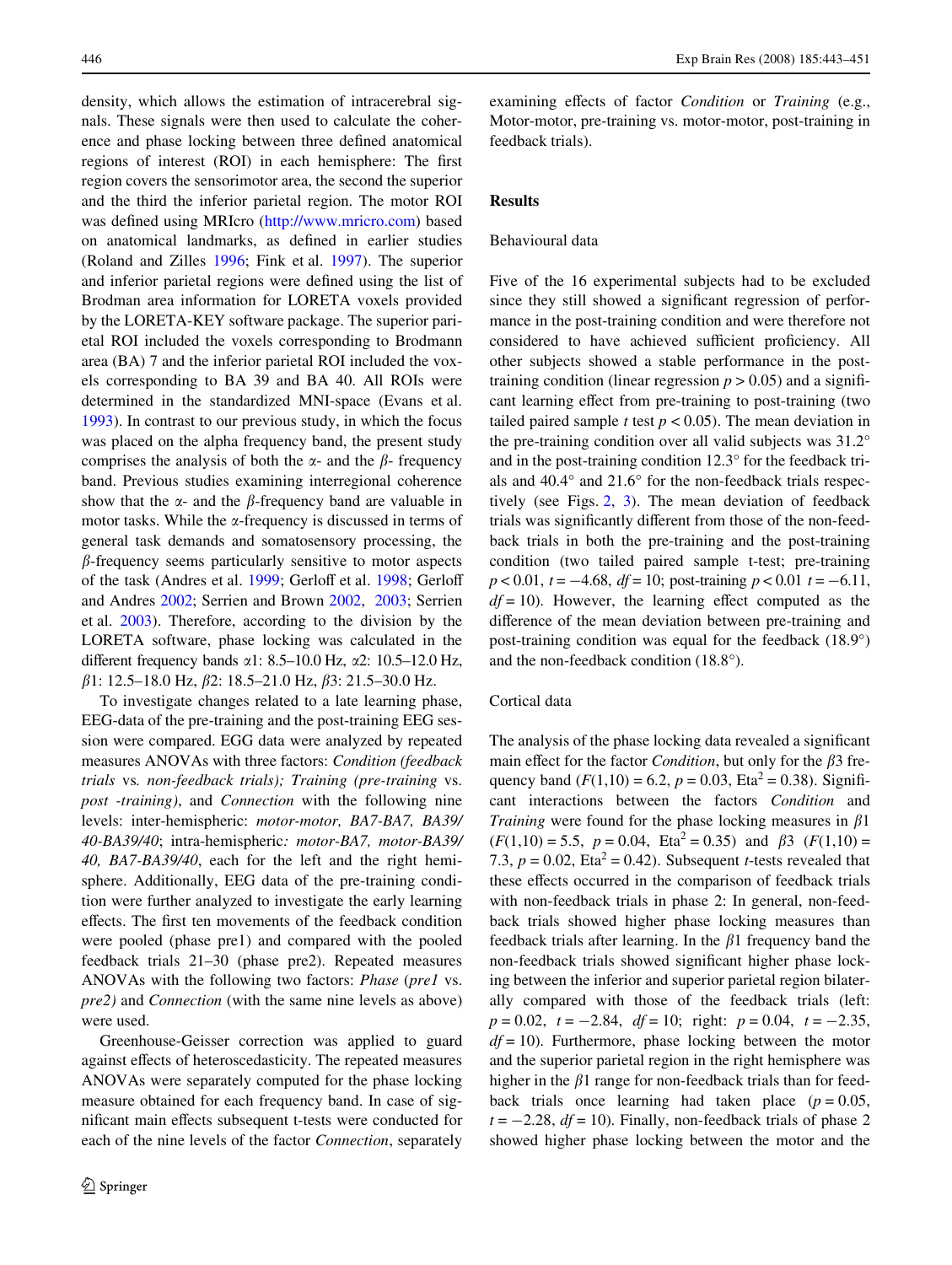<span id="page-5-0"></span>**Fig. 2** Learning curve of feedback trials. The figure shows the mean absolute deviation from target track (in degrees) of the 35 feedback trials in the pretraining condition marked in *blue* and the 35 movements of the post-training condition marked in *green*. *Dashed lines* of the respective colour indicate the learning curve  $\pm$  standard deviation

<span id="page-5-1"></span>



**Feedback Trials** 



superior parietal region bilaterally than feedback-trials in the range of  $\beta$ 3 (left:  $p = 0.03$ ,  $t = -2.48$ ,  $df = 10$ ; right:  $p =$ 0.04,  $t = -2.43$ ,  $df = 10$  $df = 10$  $df = 10$ ) (Table 1; Fig. [4\)](#page-7-0).

No significant changes were detected in the range of  $\alpha$ 1 and  $\alpha$ 2. No significant changes were observed from the pretraining to post-training condition for the feedback trials or the non-feedback trials.

The analysis of the early learning phase of feedback trials showed a significant interaction between *Phase* and *Connection*  $(F(8,3) = 2.6, p = 0.00, Eta<sup>2</sup> = 0.20)$  in the range of  $\alpha$ 2. The subsequen *t*-test showed higher phase locking in the pre2 condition compared with the pre1 condition between the motor and superior parietal area  $(p = 0.03, t = -2.54, df = 10)$  and between the motor and inferior parietal area in the left hemisphere  $(p = 0.02, t = -2.93, df = 10)$ . In the range of  $\beta$ 2 however the factor *Phase* was registered on a trend level  $(F(1,10) = 3.4, p = 0.1, Eta<sup>2</sup> = 0.253)$ . Phase locking decreased between the motor and the superior parietal area in the left hemisphere ( $p = 0.09$ ,  $t = 1.85$ ,  $df = 10$ )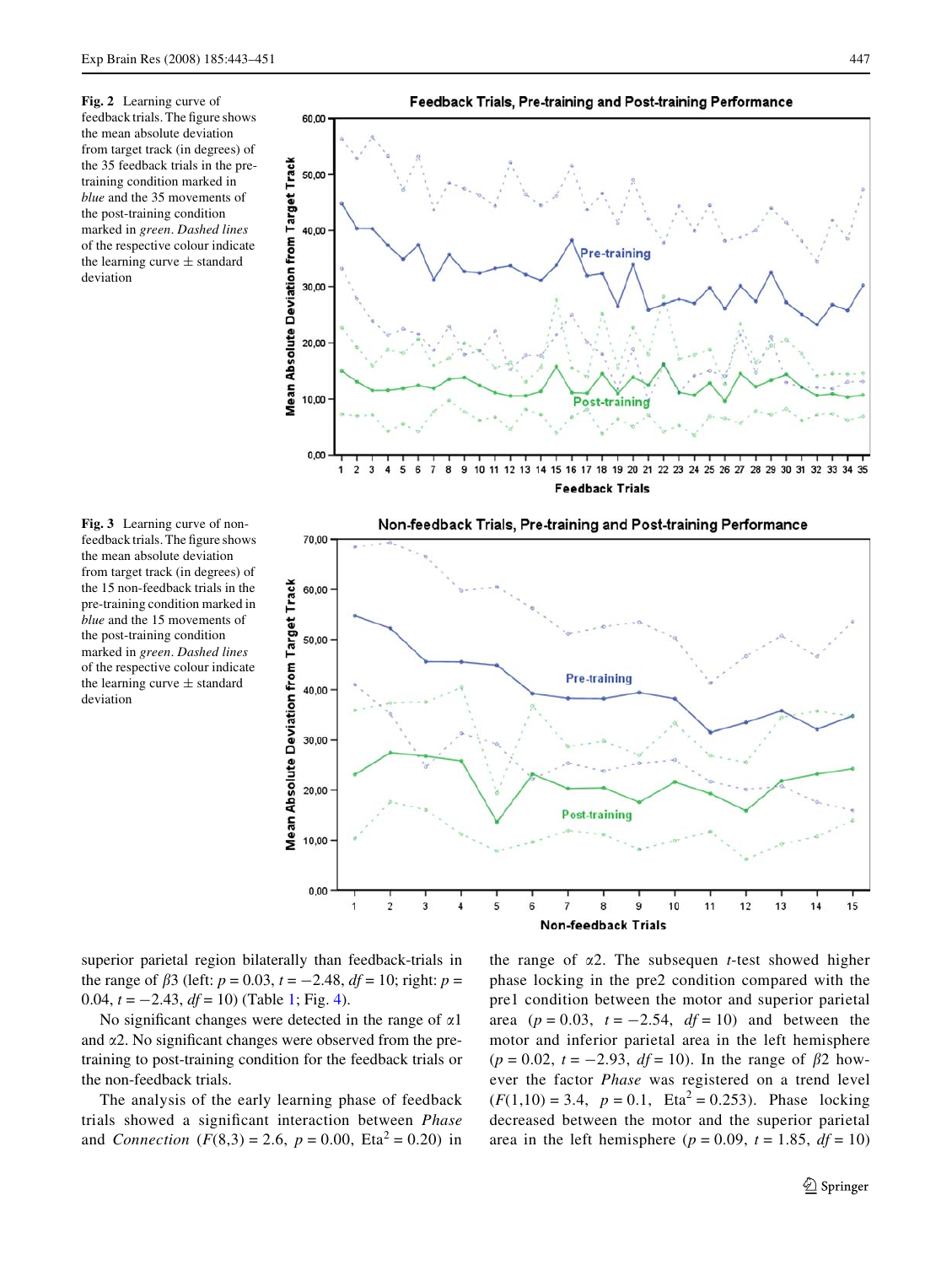|                        | FB <sub>2</sub> | NFB <sub>2</sub> | $FB2 - NFB2$    | Cohen's d |
|------------------------|-----------------|------------------|-----------------|-----------|
| $\beta$ 1 (12.5–18 Hz) |                 |                  |                 |           |
| Mo-Mo                  | 0.794(0.053)    | 0.798(0.049)     | $-0.004(0.017)$ | $-0.09$   |
| Mo-BA71                | 0.297(0.071)    | 0.294(0.071)     | 0.003(0.023)    | 0.04      |
| Mo-BA7r                | 0.288(0.055)    | 0.305(0.050)     | $-0.017(0.025)$ | $-0.33$   |
| BA7-BA7                | 0.816(0.071)    | 0.816(0.070)     | 0.000(0.009)    | 0.00      |
| Mo-BA39/401            | 0.206(0.065)    | 0.212(0.056)     | $-0.006(0.029)$ | $-0.10$   |
| BA7-BA39/401           | 0.365(0.102)    | 0.386(0.111)     | $-0.020(0.024)$ | $-0.19$   |
| Mo-BA39/40 r           | 0.200(0.071)    | 0.201(0.088)     | $-0.001(0.029)$ | $-0.01$   |
| BA7-BA39/40 r          | 0.380(0.092)    | 0.391(0.096)     | $-0.010(0.015)$ | $-0.11$   |
| BA39/40-BA39/40        | 0.211(0.077)    | 0.219(0.079)     | $-0.009(0.014)$ | $-0.11$   |
| $\beta$ 3 (21.5–30 Hz) |                 |                  |                 |           |
| Mo-Mo                  | 0.759(0.055)    | 0.766(0.064)     | $-0.006(0.028)$ | $-0.11$   |
| Mo-BA71                | 0.297(0.099)    | 0.323(0.122)     | $-0.026(0.034)$ | $-0.23$   |
| Mo-BA7 r               | 0.276(0.083)    | 0.304(0.102)     | $-0.029(0.039)$ | $-0.31$   |
| BA7-BA7                | 0.767(0.057)    | 0.771(0.058)     | $-0.004(0.010)$ | $-0.07$   |
| Mo-BA39/401            | 0.266(0.087)    | 0.280(0.085)     | $-0.014(0.026)$ | $-0.16$   |
| BA7-BA39/401           | 0.478(0.169)    | 0.495(0.147)     | $-0.017(0.041)$ | $-0.11$   |
| Mo-BA39/40 r           | 0.244(0.111)    | 0.259(0.118)     | $-0.015(0.026)$ | $-0.13$   |
| BA7-BA39/40 r          | 0.443(0.144)    | 0.447(0.148)     | $-0.004(0.024)$ | $-0.03$   |
| BA39/40-BA39/40        | 0.250(0.126)    | 0.261(0.122)     | $-0.011(0.028)$ | $-0.09$   |

<span id="page-6-0"></span>**Table 1** Mean phase locking measures of the  $\beta$ 1 and  $\beta$ 3 frequency band for the two conditions feedback trials (FB) and non-feedback trials (NFB) after training, the difference between both and the effect size (Cohen's d)

Standard deviations are given in brackets. *FB2:* feedback trials in the post-training, condition, *NFB2***:** non-feedback trials in the post-training condition, *FB2*–*NFB2* comparison of feedback trials and non-feedback trials, *Cohen's d*: the difference between the two mean values divided by the pooled standard deviation (0.2 indicative of a small, 0.5 of a medium and 0.8 of a large effect size) *Connections* inter-hemispheric: *Mo-Mo* = motor areas**,** *BA7-BA7* = superior parietal areas, *BA39/40* = inferior parietal areas; intra-hemispheric: *Mo-BA7* **l** motor-superior parietal area, left hemisphere, *Mo-BA7 r* motor-superior parietal area, right hemisphere, *Mo-BA39/40 l* = motor-inferior parietal area, left hemisphere, *Mo-BA39/ 40 r* = motor-inferior parietal area, right hemisphere, *BA7-BA39/40 l* = superior parietal-inferior parietal area, left hemisphere, *BA7-BA39/40*  $r =$  superior parietal-inferior parietal area, right hemisphere. Significant ( $p < 0.05$ ) values are given in bold and italics, Trends ( $p < 0.1$ ) in italics

and between the inferior parietal regions ( $p = 0.06$ ,  $t = 2.10$ , *df* = 10) (Table [2](#page-8-0)).

#### **Discussion**

Learning effects in the pre-training phase were investigated in order to replicate the findings of our previous study. This complementary analysis of feedback trials in the early learning phase (movement 1–10 vs. 20–30 of the pre-training condition) revealed significant increases in phase locking between the motor and the superior parietal and the motor and the inferior parietal region in the left hemisphere. These effects took place in the range of the  $\alpha$ -frequency band  $(\alpha 2)$ . This confirms part of the results of our previous study based on the same tracking task (Blum et al. [2007\)](#page-9-7) and corroborates the finding of enhanced coupling during the acquisition phase of the task. In the  $\beta$ -frequency band ( $\beta$ 2), however, a converse pattern of early learning-related changes was visible (although only marginally significant) with a decrease of phase locking between left-sided motor and superior parietal regions and between the left and the right inferior parietal lobe. According to the literature the increased phase locking in the  $\alpha$ -frequency band might indicate somatosensory processing while the phase locking in the  $\beta$ -frequency more strongly indicates control processes associated with executive control aspects related to motor coordination (Andres et al. [1999;](#page-9-6) Pfurtscheller et al. [1994;](#page-9-18) Salmelin and Hari [1994;](#page-9-19) Serrien et al. [2004\)](#page-9-9). Based on these interpretations it is tempting to speculate that somatosensory processing is predominantly operative.

The present study was designed to assess learningrelated changes from an early to a late stage of learning tracking movements that were continuously guided by external stimuli. The hypothesis was that interregional coupling would be stable from an early to a late learning stage. The results show indeed that increasing practice of continuous tracking movements, which are continuously regulated using auditory feedback, is not accompanied by a decrease in phase locking between the involved brain areas. Our findings stand in contrast to those reported by Gerloff and Andres [\(2002](#page-9-8)). Their results show that an increase in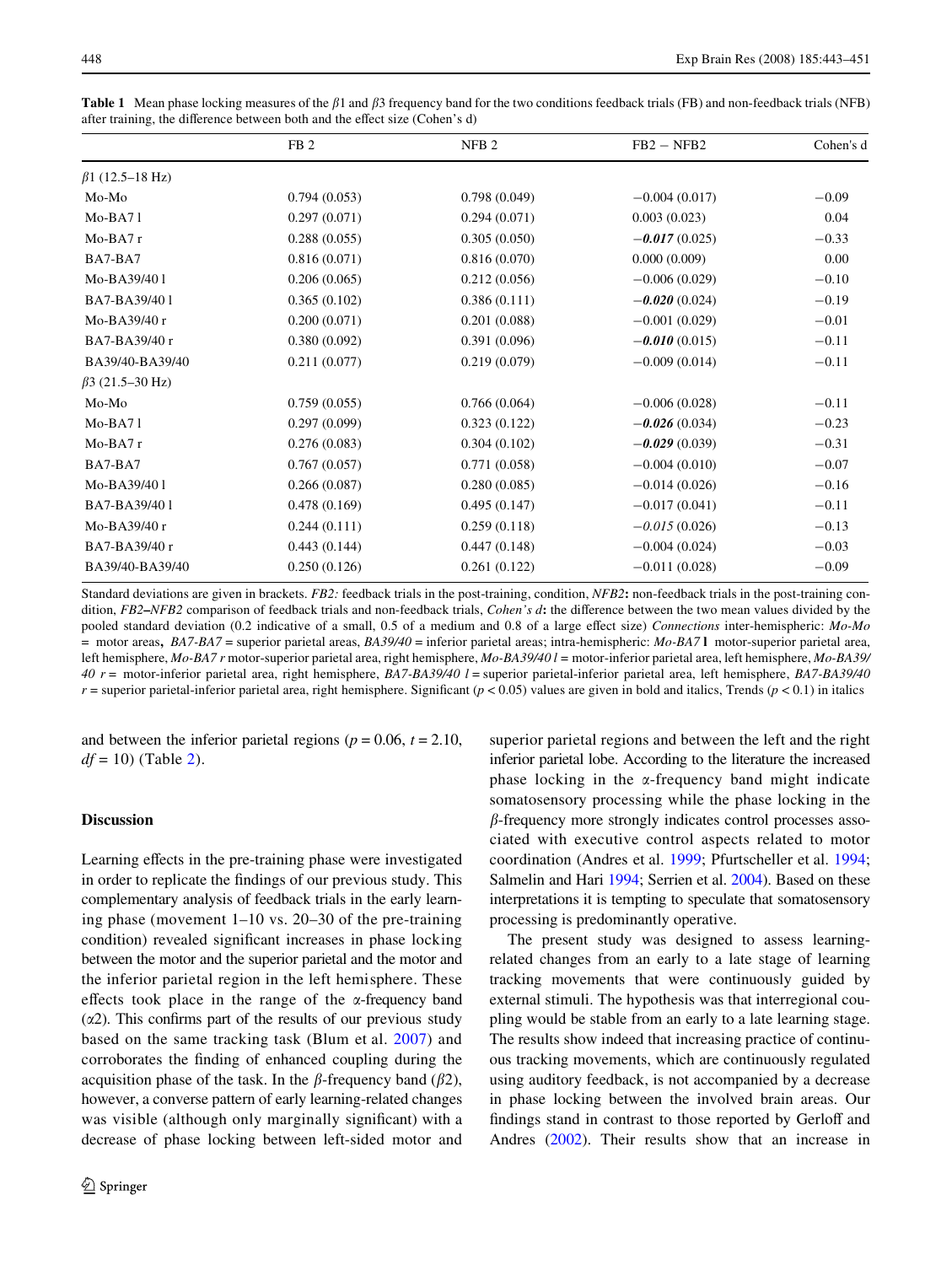

<span id="page-7-0"></span>Fig. 4 Feedback vs. non-feedback trials: *Solid lines* show significant higher phase locking of non-feedback trials compared with feedbacktrials in the post-training condition in the range of  $\beta$ 1 and  $\beta$ 3. Motor ROIs in *red*, superior parietal lobule ROIs in *green*, inferior parietal lobule ROIs in *blue*

functional inter-hemispheric coupling between motor areas was only evident during early stages of bimanual co-ordination learning but not during learning of unimanual sequences or during repetition of sequences. Over-learned bimanual movements, on the other hand, revealed a subsequent decrease in inter-hemispheric coupling. These dynamic changes in inter-hemispheric coupling may be attributed to the establishment of motor routines. Our results suggest that the performance of a tracking task guided by continuously available sensory information stays in relation to the sensory stimuli throughout the learning stages. After an initial enhancement of phase locking during the acquisition phase, no further learning-related changes in coupling were detected. This may indicate ongoing somatosensory processing also in later learning stages. Based on the assumption that motor programs reduce the amount of required somatosensory processing, the results may be interpreted as indicating that post-training performance of feedback trials does not depend on recall of motor programs established during training phases. However, it has to be considered that results of coherence computation based on intracerebral model sources may be different from scalp data results (Lehmann et al. [2006\)](#page-9-3). Furthermore, the fact that coupling in the early learning phase was similar for feedback trials and non-feedback trials indicates that the amount of coupling is not due to the processing of external stimuli. Moreover, the coupling does not change from the early (pre-training) to the late learning stage (post-training) even when the movement is executed without sensory guidance (non-feedback trials). Given that performance of movements was stable after training even when executed without sensory guidance, it may be assumed that internal movement representations exist. On a cortical level, however, movement execution does not seem to benefit from established motor programs, which we assumed to be reflected in a decrease of interregional coupling. We therefore suggest that even at a skilled level of performance, imagination and recall of the movement requires coupling within the sensorimotor network. This means that not the engagement of a sensorimotor network by external stimuli is essential for the coherent activity but that purely internally generated movements require also sensory processing and extensive interactions between motor and parietal areas.

In fact and contrary to our assumptions, we found a significant difference in coherent activity after training between externally (feedback trials) and internally guided movements (non-feedback trials). Although the effect size of the differences was only small, the results indicate that engagement of the control centres by external stimuli seems to lead to reduced coherent activity compared with inter-nally generated movements. A study of Gerloff et al. ([1998\)](#page-9-1) supports this unexpected result. The authors report higher functional coupling during internally paced finger extensions than during externally paced extensions. The amount of functional coupling is also discussed in relation to task complexity, with enhanced coherent activity during more complex assignments (Gerloff et al. [1998;](#page-9-1) Manganotti et al. [1998](#page-9-2); Serrien and Brown [2002](#page-9-4)). Therefore, higher complexity of internally guided movements may implicate higher functional coupling within the sensorimotor network during internally guided than during externally guided movements. Alternatively, in respect of the fact that performance in non-feedback trials was poorer that in feedback trials, the differences in coupling may merely be due to the performance difference. This however seems doubtful, as performance differences were already present in the pretraining condition where no differences in phase locking were observed.

In the present study, differences in phase locking between feedback and non-feedback trials occurred in the range of  $\beta$ 1 and  $\beta$ 3. In the  $\beta$ 1-frequency band non-feedback trials showed higher phase locking between the superior and the inferior parietal region bilaterally. These parts can be attributed to the dorsal stream of information processing. Fogassi and Luppino [\(2005](#page-9-20)) remark that the visual dorsal stream may be functionally divided and propose that the superior parietal lobule (SPL) is involved in visuomotor transformation processes, whereas the inferior parietal lobule (IPL) is involved in high-level visuomotor representations. They further propose that the IPL in the left hemisphere contributes to the storage of complex representation of actions and the right IPL to perception of spatial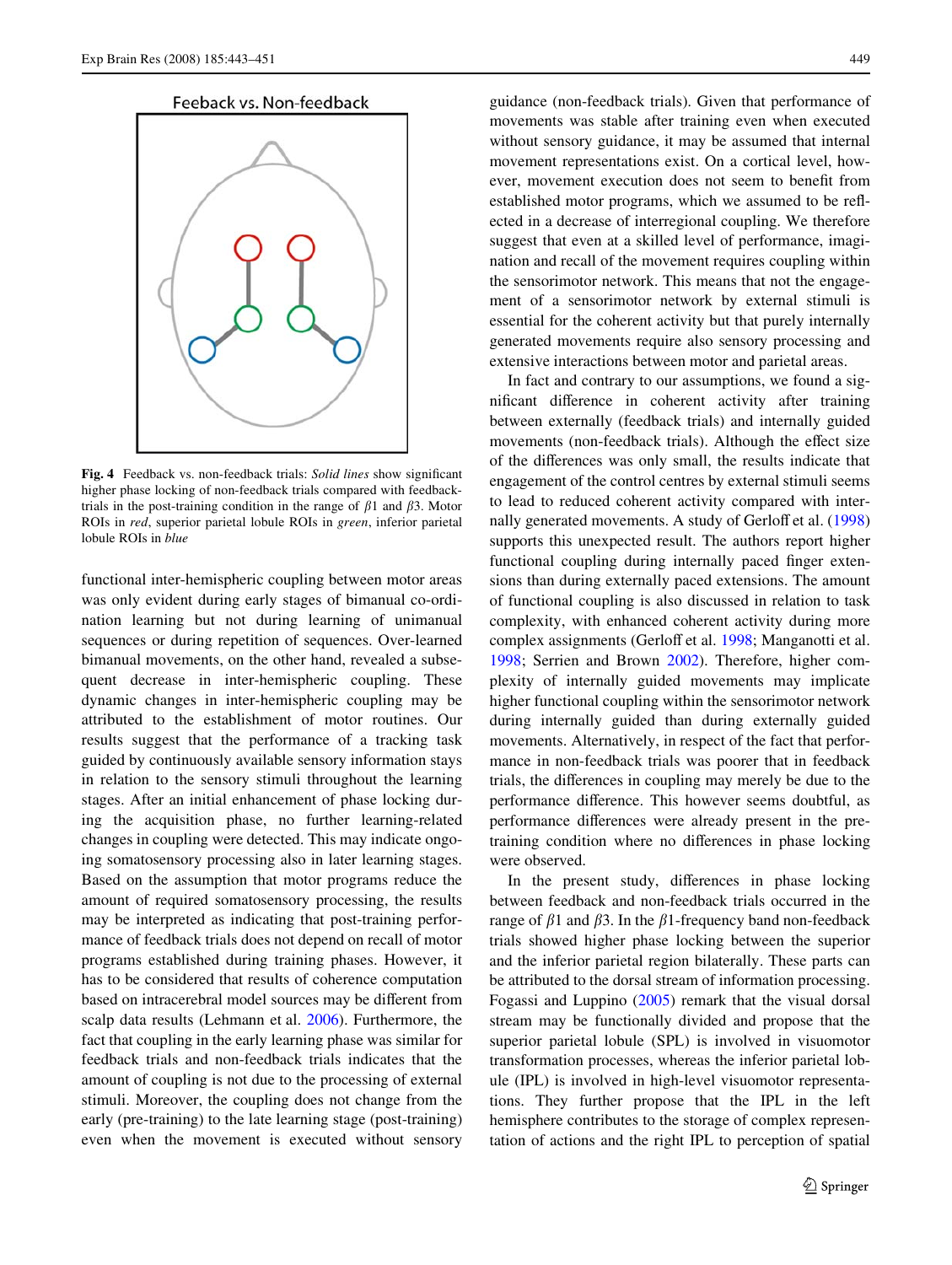| $\sim$<br>of the pre-training conditions, the difference between both and the effect size (Cohen's d) |              |              |                 |           |  |  |
|-------------------------------------------------------------------------------------------------------|--------------|--------------|-----------------|-----------|--|--|
|                                                                                                       | Pre1         | Pre2         | Pre1 – Pre2     | Cohen's d |  |  |
| $\alpha$ 2 (10.5–12 Hz)                                                                               |              |              |                 |           |  |  |
| Mo-Mo                                                                                                 | 0.872(0.049) | 0.849(0.082) | 0.023(0.042)    | 0.34      |  |  |
| $Mo-BA71$                                                                                             | 0.343(0.118) | 0.378(0.132) | $-0.035(0.046)$ | $-0.28$   |  |  |
| $Mo-BA7r$                                                                                             | 0.361(0.107) | 0.370(0.133) | $-0.010(0.053)$ | $-0.08$   |  |  |

<span id="page-8-0"></span>**Table 2** Mean phase locking measures of the  $\alpha$ 2 and  $\beta$ 2 frequency band for of the feedback trials 1–10 (pre1) and the feedback trials 21–30 (pre2)

| $MO-BA/T$              | 0.301(0.107) | 0.370(0.133)  | $-0.010(0.033)$ | $-0.08$ |
|------------------------|--------------|---------------|-----------------|---------|
| BA7-BA7                | 0.853(0.053) | 0.861(0.058)  | $-0.008(0.026)$ | $-0.14$ |
| Mo-BA39/401            | 0.225(0.043) | 0.283(0.074)  | $-0.057(0.065)$ | $-0.94$ |
| BA7-BA39/40 1          | 0.369(0.055) | 0.386(0.066)  | $-0.017(0.059)$ | 0.27    |
| Mo-BA39/40 r           | 0.262(0.075) | 0.259(0.076)  | 0.003(0.051)    | 0.04    |
| BA7-BA39/40 r          | 0.423(0.124) | 0.419(0.1219) | 0.003(0.067)    | 0.03    |
| BA39/40-BA39/40        | 0.271(0.073) | 0.261(0.076)  | 0.010(0.066)    | 0.13    |
| $\beta$ 2 (18.5–21 Hz) |              |               |                 |         |
| Mo-Mo                  | 0.772(0.054) | 0.760(0.068)  | 0.012(0.042)    | 0.20    |
| Mo-BA71                | 0.310(0.097) | 0.260(0.097)  | 0.050(0.090)    | 0.52    |
| Mo-BA7 r               | 0.311(0.117) | 0.271(0.122)  | 0.040(0.076)    | 0.33    |
| BA7-BA7                | 0.795(0.058) | 0.784(0.078)  | 0.010(0.044)    | 0.15    |
| Mo-BA39/401            | 0.309(0.107) | 0.303(0.093)  | 0.007(0.139)    | 0.07    |
| BA7-BA39/401           | 0.463(0.093) | 0.428(0.120)  | 0.035(0.104)    | 0.32    |
| Mo-BA39/40 r           | 0.321(0.096) | 0.292(0.115)  | 0.029(0.065)    | 0.28    |
| BA7-BA39/40 r          | 0.425(0.138) | 0.399(0.149)  | 0.026(0.098)    | 0.18    |
| BA39/40-BA39/40        | 0.240(0.073) | 0.213(0.056)  | 0.027(0.043)    | 0.42    |

Standard deviations are given in brackets *Pre1:* feedback trials 1–10 of the pre-training condition, *Pre2:* feedback trials 21–30 of the pre-training condition, *Pre1*–*Pre2*: comparison of feedback trials 1–10 and feedback trials 21–30, *Cohen's d:* the difference between the two mean values divided by the pooled standard deviation (0.2 indicative of a small, 0.5 of a medium and 0.8 of a large effect size) *Connections* inter-hemispheric: *Mo-Mo =* motor areas**,** *BA7-BA7 =* superior parietal areas, *BA39/40 =* inferior parietal areas; intra-hemispheric: *Mo-BA7* **l** = motor-superior parietal area, left hemisphere, *Mo-BA7 r =* motor-superior parietal area, right hemisphere, *Mo-BA39/40 l* = motor-inferior parietal area, left hemisphere, *Mo-BA39/40 r =* motor-inferior parietal area, right hemisphere, *BA7-BA39/40 l =* superior parietal-inferior parietal area, left hemisphere, *BA7-BA39/40 r* = superior parietal-inferior parietal area, right hemisphere. Significant (*p* < 0.05) values are given in bold and italics, Trends  $(p < 0.1)$  in italics

relationships. The involvement of the inferior and the superior parietal lobules in our task is further supported by studies of speech perception that include the investigation of audio-motor integration. Hickok and Poeppel [\(2000](#page-9-21), [2004\)](#page-9-22) propose an auditory ventral and dorsal stream similar to the ventral stream and the dorsal stream of the visual modality. The dorsal auditory stream predominantly in the left hemisphere would be critical for audio-motor integration. Besides some reported lateralization effects, the authors remark that both hemispheres participate in speech perception. In the range of  $\beta$ 3 we registered enhanced phase locking between the motor region and the superior parietal region bilaterally during non-feedback trials. Interactions between the superior parietal region and the motor region suggest linking of spatial information and movement execution. The difference between feedback and non-feedback trials may therefore reflect greater demands on integrative sensorimotor processes when the movements are not guided by external stimuli.

Significant differences between feedback and non-feedback trials were only registered in the range of the  $\beta$ -band.

As mentioned above  $\beta$ -frequency seems more sensitive to motor aspects of coordination. Thus, it can be supposed that significant differences between feedback and non-feedback trials in the late learning stage were related to differences in the processing of motor commands.

#### **Conclusion**

The acquisition phase of tracking movements which are continuously guided by external auditory information is accompanied by an initial increase in interregional coupling. Further practice does not lead to subsequent changes in coupling. The present study therefore supports the suggestion that continuous tracking movements are constantly regulated by sensory feedback, which requires continuous processing of sensory stimuli. This is also true for movements that are well learned. However, the amount of coupling is not due to integration and transformation of external sensory stimuli. The present study demonstrates that performance of internally produced